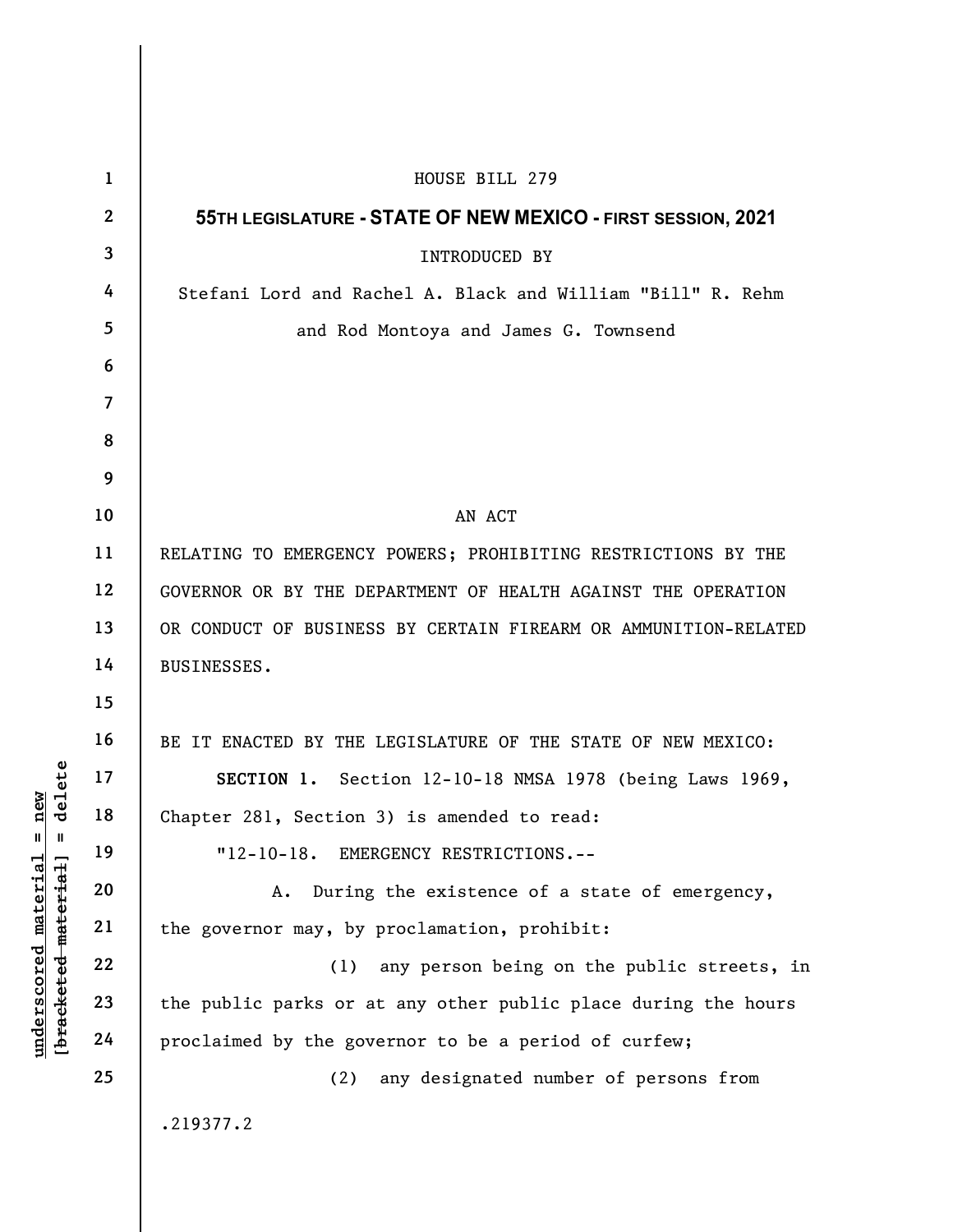1 2 3 assembling or gathering on the public streets, public parks or other open areas, either public or private, or in any public building;

(3) the manufacture, transfer, use, possession or transportation of any device or object designed to explode or produce uncontained combustion;

7 8 9 10 11 (4) the transportation, possession or use of combustible, flammable or explosive materials in a glass or uncapped container of any kind except in connection with the normal operation of motor vehicles, normal home use or legitimate commercial use;

[(5) the possession of firearms or any other deadly weapon by a person in any place other than his place of residence or business, except for peace officers;

 $(6)$ ] (5) the sale, purchase or dispensing of alcoholic beverages or other commodities or goods designated by the governor;

 $[**(7)**]$  (6) the use of certain streets or highways by the public; and

under 17<br>  $\begin{array}{c|c|c|c} \n\text{u} & \text{u} & \text{u} & \text{u} & \text{u} & \text{u} & \text{u} & \text{u} & \text{u} & \text{u} & \text{u} & \text{u} & \text{u} & \text{u} & \text{u} & \text{u} & \text{u} & \text{u} & \text{u} & \text{u} & \text{u} & \text{u} & \text{u} & \text{u} & \text{u} & \text{u} & \text{u} & \text{u} & \text{u} & \text{u} & \text{u} & \text{u} & \text{$  $(3)$  (7) other activities the governor reasonably believes should be prohibited to help maintain life, property or the public peace.

B. A proclamation issued pursuant to Subsection A of this section shall not restrict:

(1) a manufacturer, distributor, wholesaler,

 $- 2 -$ 

.219377.2

4

5

6

12

13

14

15

16

17

18

19

20

21

22

23

24

25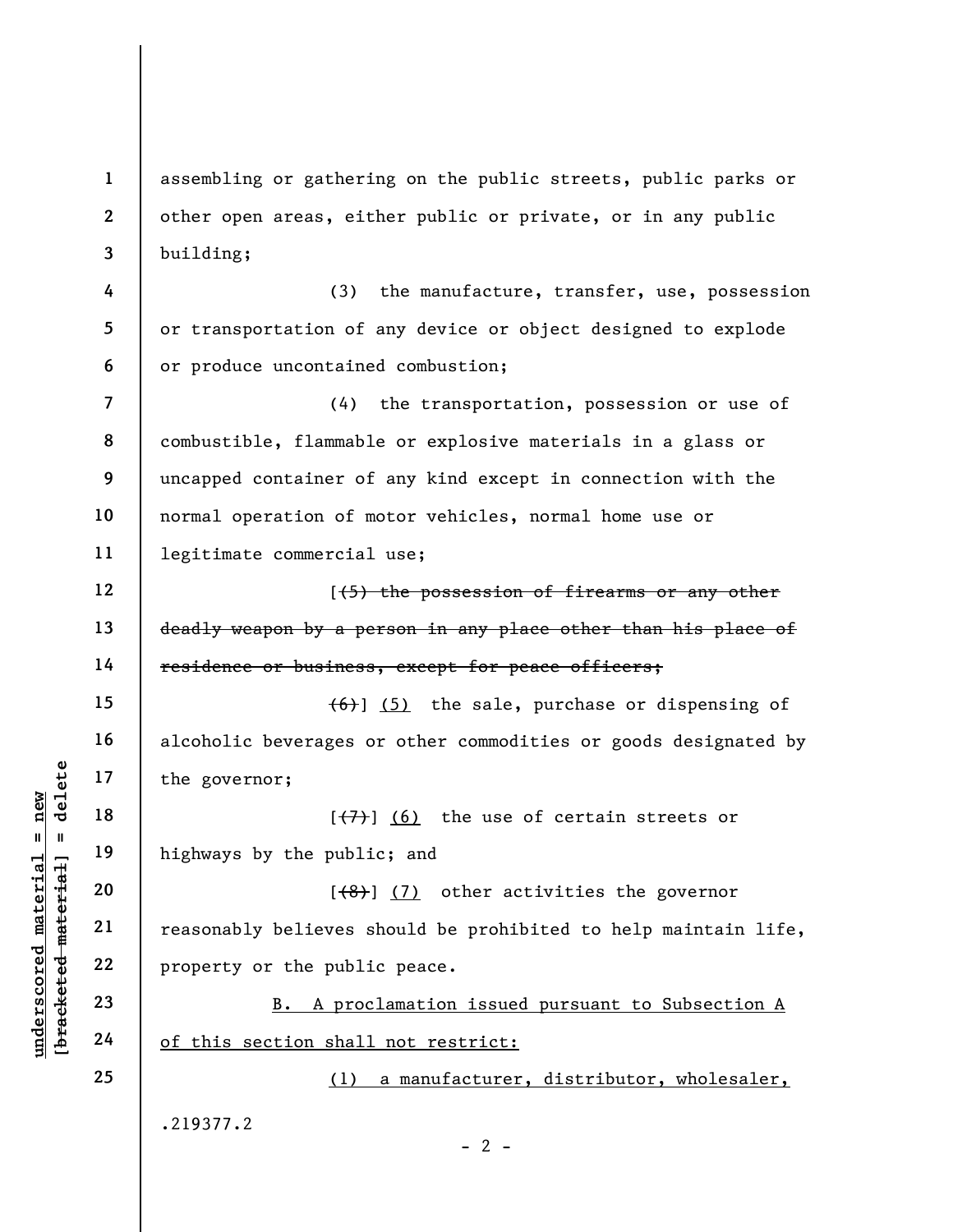UNDERTATE DEPARTMENT AGAINST RE<br>
WERE MATERIAL 19<br>
UNDERTATE DEPARTMENT AGAINST RE<br>
20<br>
TELATED BUSINESS.--Th<br>
TELATED BUSINESS.--Th<br>
TELATED BUSINESS.--Th<br>
TELATED BUSINESS.--Th<br>
TELATED BUSINESS.--Th<br>
TELATED BUSINESS.--1 2 3 4 5 6 7 8 9 10 11 12 13 14 15 16 17 18 19 20 21 22 23 24 25 supplier or retailer of firearms or ammunition from operating or otherwise conducting business; (2) the sale, dispensing or transportation of firearms, ammunition or any component of ammunition; (3) a shooting range from operating or otherwise conducting business; or (4) the operation of any business conducting instruction on the use or safety of any firearm.  $[B<sub>1</sub>]$  C. Any proclamation issued under this section becomes effective immediately upon its signing by the governor, but the governor shall give public notice of its contents through the public press and other news media. The restrictions may be imposed during times, upon conditions, with exceptions and in areas of the state designated by proclamation of the governor from time to time." SECTION 2. A new section of the Public Health Act is enacted to read: "[NEW MATERIAL] EXCEPTION TO POWERS AND AUTHORITY OF DEPARTMENT AGAINST RESTRICTIONS OF FIREARM OR AMMUNITION-RELATED BUSINESS.--The department shall not prohibit or restrict by the issuance of a public health order: A. a manufacturer, distributor, wholesaler, supplier or retailer of firearms or ammunition from operating or otherwise conducting business; B. the sale, dispensing or transportation of .219377.2  $-3 -$